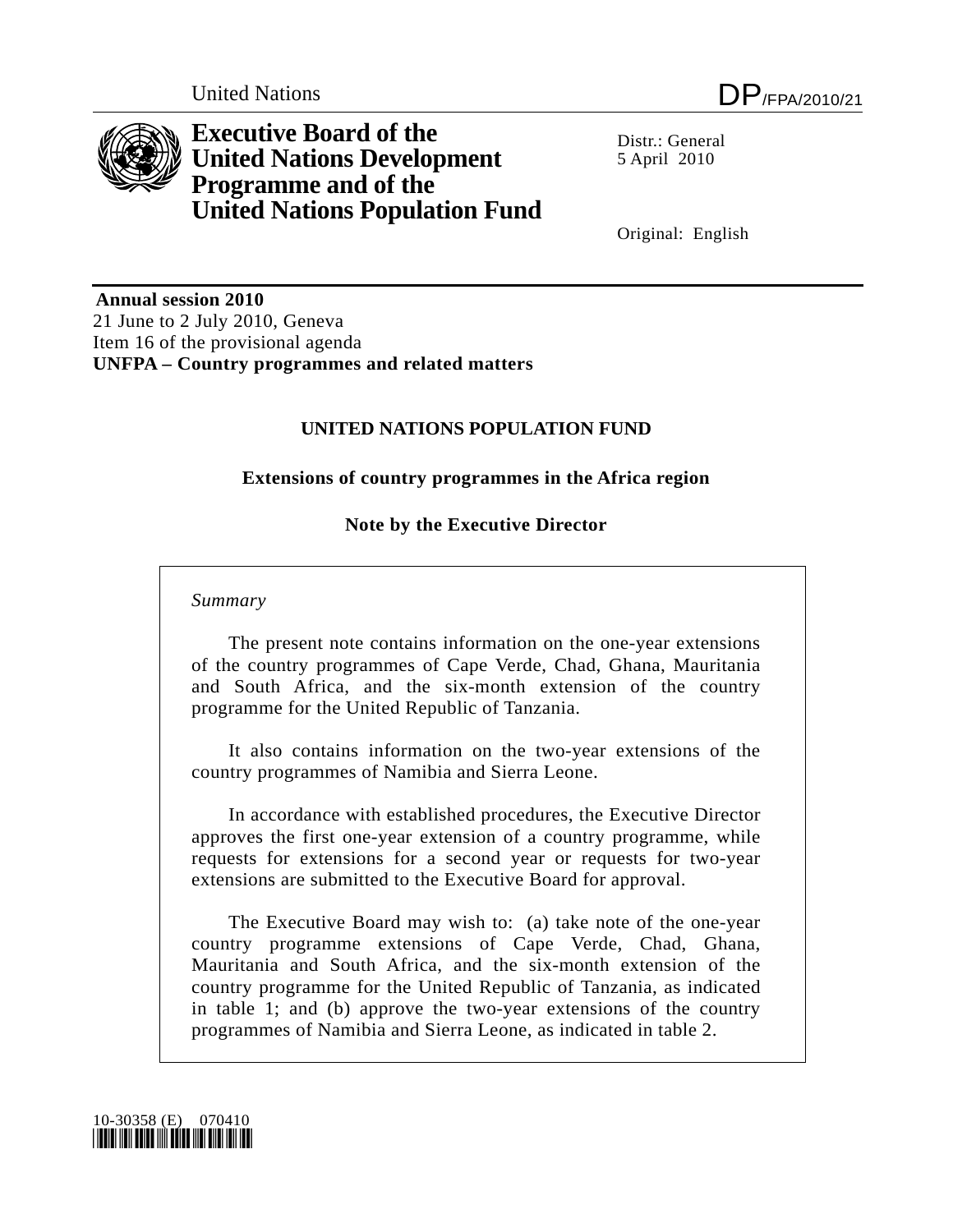| Country       | Original<br>programme | Year<br>proposed | Explanation                                                                                                                                                                                                                                                                                                                                                                                                                                                                                                                                                                                                                                                                                                                                                                                                                                                                                                                        |                                                                                                                                                                                                                                                                                                                                                                                                                                                                                                                                   |                                                                                                                                                                                                                                                                                                                                                                                                                                                                                                                                                                                                                                                                                                                                                                                                                                                                                                                                                                                                                                                                                                                                                                                                                                                                                                                                      |  |  |
|---------------|-----------------------|------------------|------------------------------------------------------------------------------------------------------------------------------------------------------------------------------------------------------------------------------------------------------------------------------------------------------------------------------------------------------------------------------------------------------------------------------------------------------------------------------------------------------------------------------------------------------------------------------------------------------------------------------------------------------------------------------------------------------------------------------------------------------------------------------------------------------------------------------------------------------------------------------------------------------------------------------------|-----------------------------------------------------------------------------------------------------------------------------------------------------------------------------------------------------------------------------------------------------------------------------------------------------------------------------------------------------------------------------------------------------------------------------------------------------------------------------------------------------------------------------------|--------------------------------------------------------------------------------------------------------------------------------------------------------------------------------------------------------------------------------------------------------------------------------------------------------------------------------------------------------------------------------------------------------------------------------------------------------------------------------------------------------------------------------------------------------------------------------------------------------------------------------------------------------------------------------------------------------------------------------------------------------------------------------------------------------------------------------------------------------------------------------------------------------------------------------------------------------------------------------------------------------------------------------------------------------------------------------------------------------------------------------------------------------------------------------------------------------------------------------------------------------------------------------------------------------------------------------------|--|--|
|               | period                | for              | <b>United Nations</b>                                                                                                                                                                                                                                                                                                                                                                                                                                                                                                                                                                                                                                                                                                                                                                                                                                                                                                              | In-country political                                                                                                                                                                                                                                                                                                                                                                                                                                                                                                              | Implementation and/or other issues                                                                                                                                                                                                                                                                                                                                                                                                                                                                                                                                                                                                                                                                                                                                                                                                                                                                                                                                                                                                                                                                                                                                                                                                                                                                                                   |  |  |
|               |                       | extension        | harmonization                                                                                                                                                                                                                                                                                                                                                                                                                                                                                                                                                                                                                                                                                                                                                                                                                                                                                                                      | development                                                                                                                                                                                                                                                                                                                                                                                                                                                                                                                       |                                                                                                                                                                                                                                                                                                                                                                                                                                                                                                                                                                                                                                                                                                                                                                                                                                                                                                                                                                                                                                                                                                                                                                                                                                                                                                                                      |  |  |
| Cape<br>Verde | 2006-2010             | 2011             | A one-year extension of the<br>programme will permit<br><b>United Nations</b><br>organizations in Cape Verde<br>to align their contributions to<br>one programme, which<br>began in 2008 in the context<br>of 'delivering as one'. It will<br>permit the United Nations<br>system to respond to the<br>Government request that the<br>programmes of the United<br>Nations and other donors be<br>aligned to the national<br>growth and poverty<br>reduction strategy paper,<br>2008-2011. It will also<br>consolidate the United<br>Nations system contribution<br>to the country's transition<br>process from the least<br>developed country group. It<br>will enable the United<br>Nations to incorporate<br>lessons learned from the first<br>'one programme' into the<br>new programming phase,<br>including measures to<br>improve coordination among<br>resident and non-resident<br><b>United Nations</b><br>organizations. | National elections are<br>scheduled to take place<br>at the beginning of 2011.<br>The national growth and<br>poverty reduction<br>strategy paper covers the<br>period 2008-2011. It is<br>therefore important to<br>ensure continuity during<br>2011, as the elected<br>government takes office.<br>A new growth and<br>poverty reduction<br>strategy will begin in<br>2012. The Government<br>also seeks to ensure<br>consistency in the<br>development approach<br>for the five-year period<br>following the 2011<br>elections. | The one-year extension of the country<br>programme will focus on the quality of<br>services, by consolidating action in the<br>area of reproductive health and rights.<br>This includes follow-up of the<br>implementation of the maternal mortality<br>road map, combined with (a) the reduction<br>of infant and perinatal mortality; (b) the<br>finalization in 2010 of the reproductive<br>health strategy for adolescents; (c) the<br>implementation of the plan to combat<br>gender-based violence; and (d) support for<br>the creation of a pilot programme for<br>breast and uterine cancer screening. The<br>UNFPA programme will also complement<br>the programme of the Global Fund to<br>Fight AIDS, Malaria and Tuberculosis,<br>with attention given to preventing mother-<br>to-child transmission and the prevention<br>and treatment of sexually transmitted<br>infections, especially among young<br>people. In the area of adolescent and<br>youth reproductive health in schools, the<br>programme will pre-test a revised<br>curriculum that integrates reproductive<br>health and HIV/AIDS thematic areas,<br>which will be implemented in 2011. The<br>programme will also provide support to<br>the analysis of the 2010 census data and<br>to the Centre for Training and Research<br>on Gender and Family. |  |  |

Table 1. One-year country programme extensions approved by the Executive Director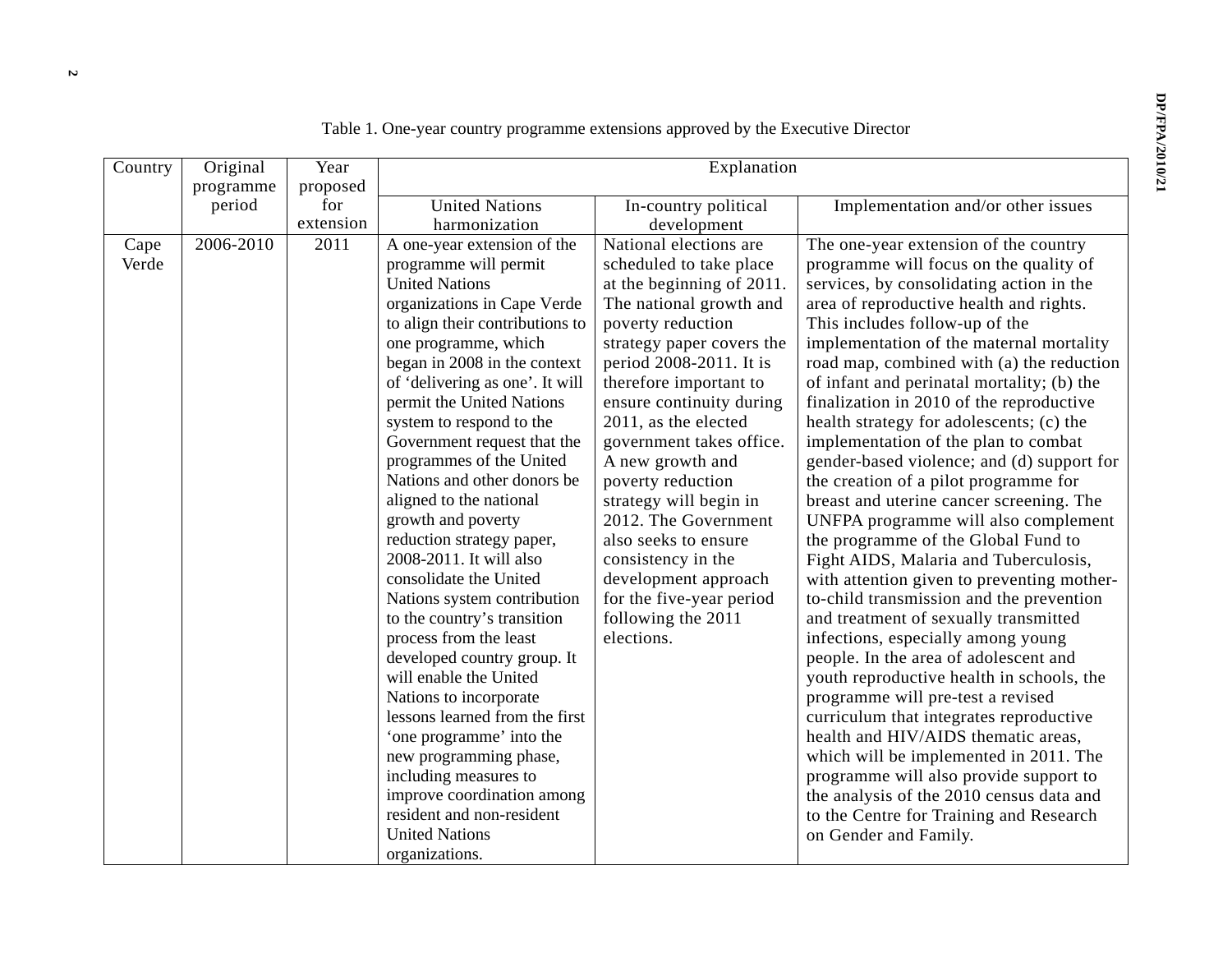| Country | Original  | Years     |                                                                                                                                                                                                                                                                                                                                                                                                                                                                                                                                                                                                                                                                                      |                                                                                                                                                                                                                                                                                                                                                                                                                                                                                                                                                                                |                                                                                                                                                                                                                                                                                                                                                                                                                                                                                                                                                                                                                                                                                                                                                                                                                                                                                                                                                                                                                                    |
|---------|-----------|-----------|--------------------------------------------------------------------------------------------------------------------------------------------------------------------------------------------------------------------------------------------------------------------------------------------------------------------------------------------------------------------------------------------------------------------------------------------------------------------------------------------------------------------------------------------------------------------------------------------------------------------------------------------------------------------------------------|--------------------------------------------------------------------------------------------------------------------------------------------------------------------------------------------------------------------------------------------------------------------------------------------------------------------------------------------------------------------------------------------------------------------------------------------------------------------------------------------------------------------------------------------------------------------------------|------------------------------------------------------------------------------------------------------------------------------------------------------------------------------------------------------------------------------------------------------------------------------------------------------------------------------------------------------------------------------------------------------------------------------------------------------------------------------------------------------------------------------------------------------------------------------------------------------------------------------------------------------------------------------------------------------------------------------------------------------------------------------------------------------------------------------------------------------------------------------------------------------------------------------------------------------------------------------------------------------------------------------------|
|         | programme | proposed  |                                                                                                                                                                                                                                                                                                                                                                                                                                                                                                                                                                                                                                                                                      | Explanation                                                                                                                                                                                                                                                                                                                                                                                                                                                                                                                                                                    |                                                                                                                                                                                                                                                                                                                                                                                                                                                                                                                                                                                                                                                                                                                                                                                                                                                                                                                                                                                                                                    |
|         | period    | for       | <b>United Nations</b>                                                                                                                                                                                                                                                                                                                                                                                                                                                                                                                                                                                                                                                                | In-country political                                                                                                                                                                                                                                                                                                                                                                                                                                                                                                                                                           | Implementation and/or other issues                                                                                                                                                                                                                                                                                                                                                                                                                                                                                                                                                                                                                                                                                                                                                                                                                                                                                                                                                                                                 |
|         |           | extension | harmonization                                                                                                                                                                                                                                                                                                                                                                                                                                                                                                                                                                                                                                                                        | development                                                                                                                                                                                                                                                                                                                                                                                                                                                                                                                                                                    |                                                                                                                                                                                                                                                                                                                                                                                                                                                                                                                                                                                                                                                                                                                                                                                                                                                                                                                                                                                                                                    |
| Chad    | 2006-2010 | 2011      | Following the revision<br>of the second poverty<br>reduction strategy of the<br>Government, the United<br>Nations system in Chad,<br>in consultation with the<br>Government, will extend<br>the 2006-2010 United<br><b>Nations Development</b><br><b>Assistance Framework</b><br>(UNDAF) by one year,<br>through 2011. This will<br>enable the UNDAF to be<br>aligned with the next<br>four-year plan of the<br>Government, which is<br>expected to be approved<br>in early 2011. As a<br>result, the country<br>programmes of the<br><b>United Nations</b><br>Development Group<br><b>Executive Committee</b><br>agencies are also being<br>extended for one year,<br>through 2011. | Following the country's<br>second population census in<br>May-June 2009,<br>parliamentarian and<br>presidential elections have<br>been scheduled to take<br>place in 2010 and 2011,<br>respectively. Chad, the<br>Sudan and the international<br>community have pursued<br>political dialogue for the<br>peacebuilding process. The<br>United Nations Mission in<br>the Central African<br>Republic and Chad has<br>deployed approximately 60<br>per cent of its planned<br>peacekeeping staff to<br>secure the safety of United<br>Nations staff and<br>humanitarian workers. | The one-year country programme extension<br>will focus on increasing national capacity to<br>implement national plans and strategies,<br>including: (a) the road map to reduce<br>maternal and child mortality; and (b) the<br>campaign to end violence against women<br>and children.<br>The reproductive health component of the<br>programme will address the quality of<br>reproductive health services and target<br>adolescents and young people to prevent<br>HIV/AIDS. The population and development<br>component will support the analysis and<br>dissemination of the 2009 census data. The<br>gender equality component will advocate the<br>adoption of family laws and support the<br>development of a national gender policy. The<br>programme will continue to provide<br>reproductive health services and services to<br>prevent gender-based violence and care for<br>victims of such violence, for refugees from<br>the Sudan and the Central African Republic,<br>as well as for internally displaced persons. |

Table 1. One-year country programme extensions approved by the Executive Director (cont'd)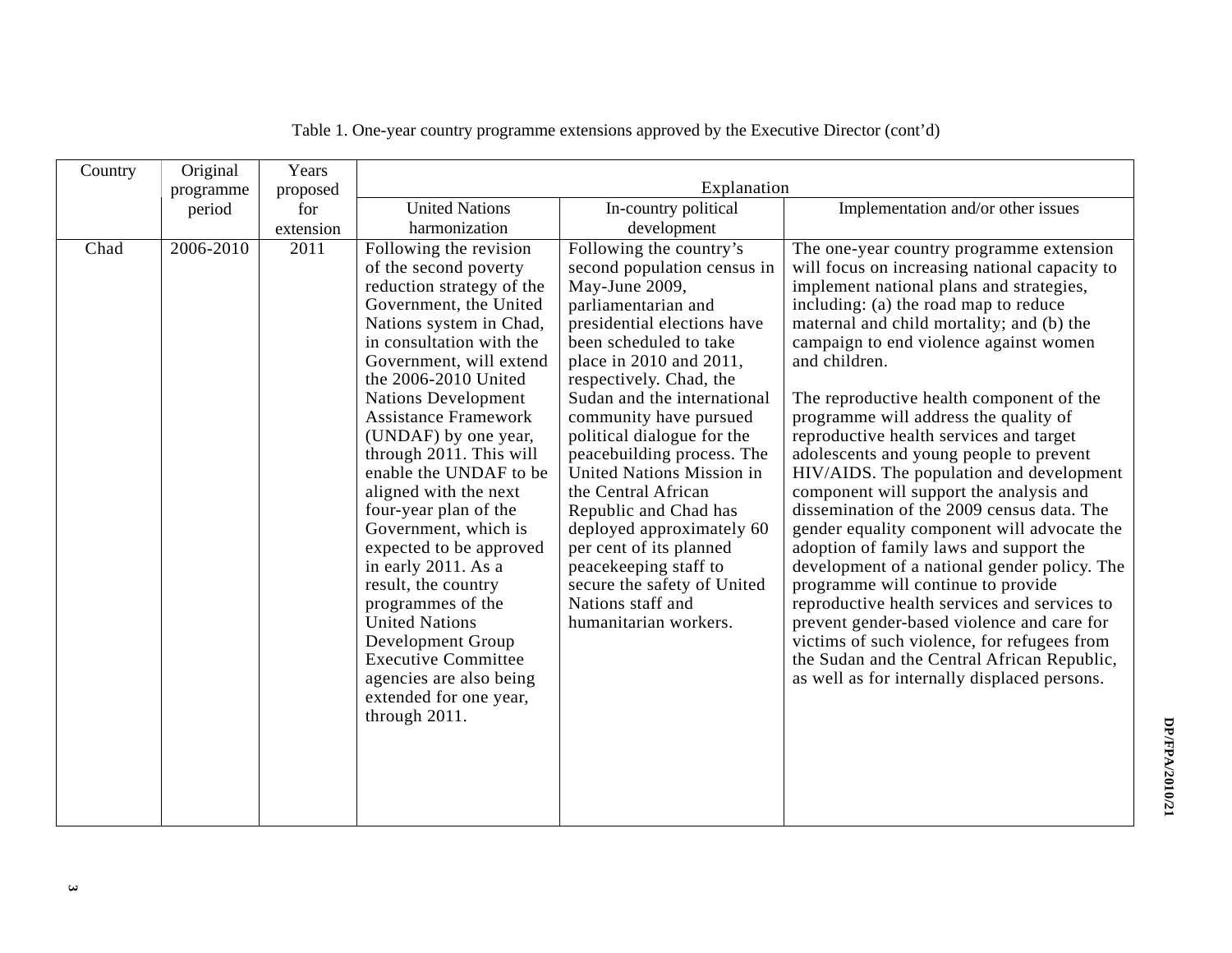| Country<br>Ghana | Original<br>programme<br>period<br>2006-2010 | Years<br>proposed<br>for<br>extension<br>2011 | <b>United Nations</b><br>harmonization<br>Following a successful<br>national election in late<br>2008 and the installation<br>of a new Government in<br>2009, the finalization of<br>the national development                                                                                                                                                                                                                                                                                                        | Explanation<br>In-country political<br>development<br>In view of the change in<br>Government in 2009, the<br>one-year extension of the<br>UNDAF will provide an<br>opportunity for the United<br>Nations system to support                                                                                                                                                                                                                                                                                             | Implementation and/or other issues<br>The global financial crisis constrained<br>various global funding mechanisms and<br>negatively affected the release of funds for<br>the implementation of programmed<br>activities. The one-year extension of the<br>country programme will provide an                                                                                                                                                                                                                                                                                                                                                                      |
|------------------|----------------------------------------------|-----------------------------------------------|----------------------------------------------------------------------------------------------------------------------------------------------------------------------------------------------------------------------------------------------------------------------------------------------------------------------------------------------------------------------------------------------------------------------------------------------------------------------------------------------------------------------|------------------------------------------------------------------------------------------------------------------------------------------------------------------------------------------------------------------------------------------------------------------------------------------------------------------------------------------------------------------------------------------------------------------------------------------------------------------------------------------------------------------------|-------------------------------------------------------------------------------------------------------------------------------------------------------------------------------------------------------------------------------------------------------------------------------------------------------------------------------------------------------------------------------------------------------------------------------------------------------------------------------------------------------------------------------------------------------------------------------------------------------------------------------------------------------------------|
|                  |                                              |                                               | framework (the medium-<br>and long-term<br>development plan)<br>initiated by the former<br>Government was<br>delayed. The national<br>development framework<br>was expected to serve as<br>the basis for the<br>preparation of the next<br>common country<br>assessment. As a result,<br>the Government and the<br>United Nations system in<br>Ghana decided to extend<br>the current United<br><b>Nations Development</b><br><b>Assistance Framework</b><br>(UNDAF) from<br>December 2010 through<br>December 2011. | the new Government in:<br>(a) finalizing the medium-<br>and long-term development<br>plan, increasing social<br>investment, and providing<br>high-quality services for the<br>very poor; (b) promoting a<br>focus on social justice and<br>the protection of<br>marginalized populations<br>from the global economic<br>crisis; and (c) encouraging<br>increased social<br>investments to achieve the<br>Millennium Development<br>Goals by targeting the most<br>vulnerable groups -<br>women, youth and<br>migrants. | opportunity for further resource mobilization<br>to re-programme and implement activities.<br>During the one-year extension of the<br>UNDAF through 2011, the Government and<br>the United Nations system will complete all<br>outstanding activities of the UNDAF to<br>achieve all UNDAF outputs. The programme<br>will also support the analysis and<br>dissemination of the data from the 2010<br>population and housing census. This will<br>ensure that the results of the 2010 population<br>and housing census are available for the<br>formulation of the new UNDAF, which will<br>serve as the basis for the development of a<br>new country programme. |

Table 1. One-year country programme extensions approved by the Executive Director (cont'd)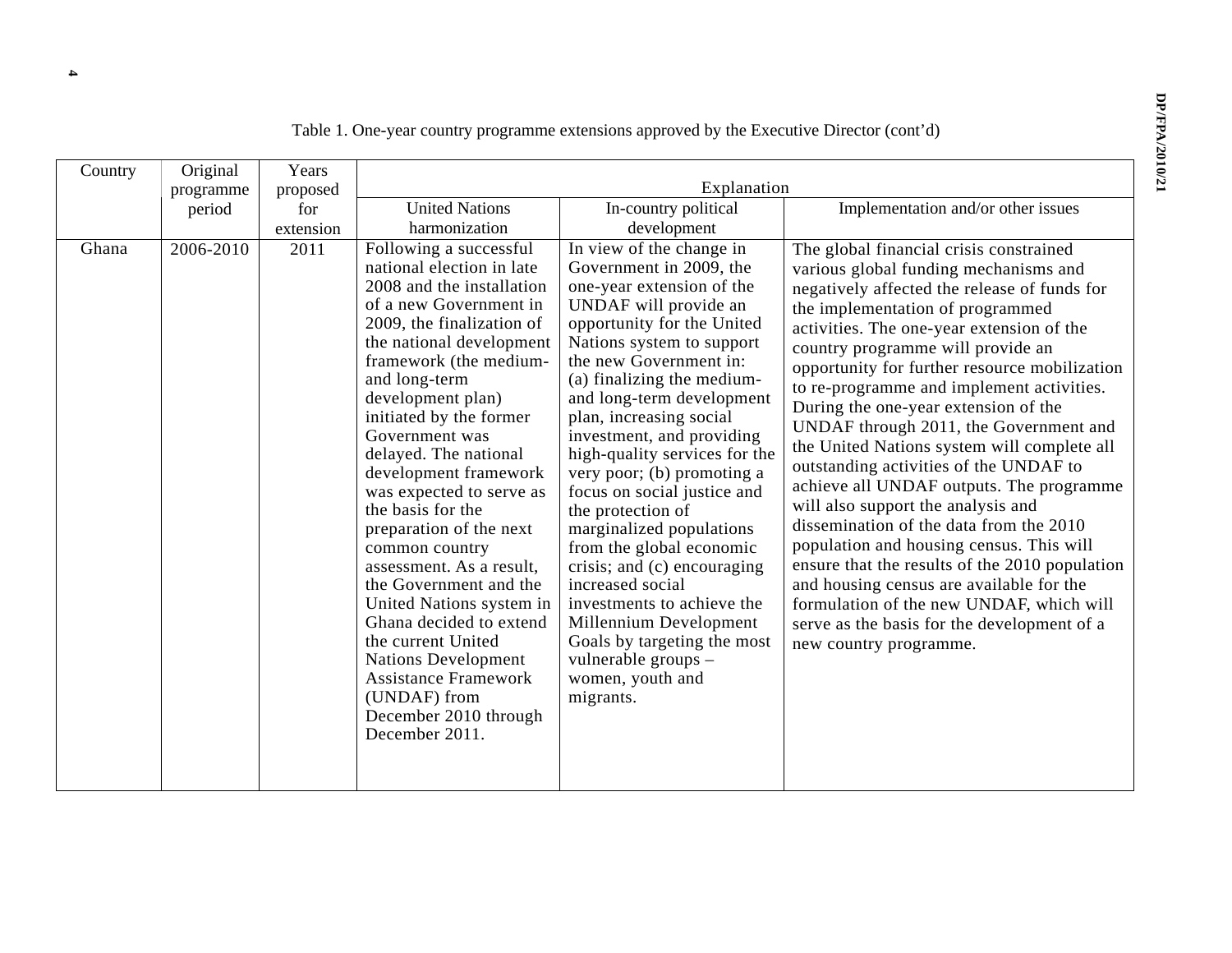| Country    | Original            | Years<br>proposed        | Explanation                                                                                                                                                                                                                                                                                                                                                                                                                                                                                                                                                                                                                                                                                                                                                                                                                                                |                                                                                                                                                                                                                                                                                                                                                                                                                                                                                                                                                                                                                                                                                |                                                                                                                                                                                                                                                                                                                                                                                                                                                                                                                                                                                                                                                                                                                                                                                                                                                                                                                                                                                                                        |
|------------|---------------------|--------------------------|------------------------------------------------------------------------------------------------------------------------------------------------------------------------------------------------------------------------------------------------------------------------------------------------------------------------------------------------------------------------------------------------------------------------------------------------------------------------------------------------------------------------------------------------------------------------------------------------------------------------------------------------------------------------------------------------------------------------------------------------------------------------------------------------------------------------------------------------------------|--------------------------------------------------------------------------------------------------------------------------------------------------------------------------------------------------------------------------------------------------------------------------------------------------------------------------------------------------------------------------------------------------------------------------------------------------------------------------------------------------------------------------------------------------------------------------------------------------------------------------------------------------------------------------------|------------------------------------------------------------------------------------------------------------------------------------------------------------------------------------------------------------------------------------------------------------------------------------------------------------------------------------------------------------------------------------------------------------------------------------------------------------------------------------------------------------------------------------------------------------------------------------------------------------------------------------------------------------------------------------------------------------------------------------------------------------------------------------------------------------------------------------------------------------------------------------------------------------------------------------------------------------------------------------------------------------------------|
|            | programme           |                          |                                                                                                                                                                                                                                                                                                                                                                                                                                                                                                                                                                                                                                                                                                                                                                                                                                                            |                                                                                                                                                                                                                                                                                                                                                                                                                                                                                                                                                                                                                                                                                |                                                                                                                                                                                                                                                                                                                                                                                                                                                                                                                                                                                                                                                                                                                                                                                                                                                                                                                                                                                                                        |
|            |                     |                          |                                                                                                                                                                                                                                                                                                                                                                                                                                                                                                                                                                                                                                                                                                                                                                                                                                                            |                                                                                                                                                                                                                                                                                                                                                                                                                                                                                                                                                                                                                                                                                |                                                                                                                                                                                                                                                                                                                                                                                                                                                                                                                                                                                                                                                                                                                                                                                                                                                                                                                                                                                                                        |
| Mauritania | period<br>2009-2010 | for<br>extension<br>2011 | <b>United Nations</b><br>harmonization<br>Initially, the UNDAF 2009-2010<br>was conceived to align United<br>Nations programming with the<br>national programming cycle,<br>within the framework of the 2011-<br>2015 poverty reduction strategy<br>paper. However, the poverty<br>reduction strategy formulation<br>process has been delayed and will<br>only end in June 2010.<br>A one-year extension of the<br>country programme has minimum<br>programme implications, given<br>that the current programme was<br>developed with a midterm vision<br>(two years) to serve as the basis for<br>the next programme. The<br>extension will enable the United<br>Nations country team to ensure<br>alignment with the national<br>development framework and<br>guarantee complementarity with<br>the programmes of other United<br>Nations organizations. | In-country political development<br>Mauritania has faced a complex<br>political situation since May<br>2008, culminating in the military<br>coup of 6 August 2008. The<br>constitutional crisis has<br>constrained progress on major<br>policy and strategic initiatives,<br>making it difficult to conduct<br>poverty reduction strategy review<br>and formulation processes in a<br>comprehensive manner.<br>Since July 2009, the political<br>situation returned to normal after<br>the appointment of the newly<br>elected president, as a<br>consequence of transparent and<br>free elections, which were<br>supervised and recognized by the<br>international community. | Implementation and/or other issues<br>The goal of the programme is to<br>reduce poverty, targeting the most<br>vulnerable populations, by promoting<br>reproductive health services and<br>rights, gender equality and equity, and<br>sustainable development. The<br>programme will: (a) develop the<br>national capacity to address national<br>priorities in the areas of reproductive<br>health, gender, migration,<br>urbanization and humanitarian issues;<br>(b) expand and strengthen strategic<br>alliances; and (c) promote integrated<br>action in areas affected by poverty,<br>with special attention to former<br>slaves, refugees and persons displaced<br>by floods.<br>The extension will focus on<br>accelerating the reduction in maternal<br>mortality, conducting the 2010 round<br>of censuses, and enhancing gender<br>achievements in the context of the 15-<br>year reviews of the Programme of<br>Action of the International<br>Conference on Population and<br>Development and the Beijing |
|            |                     |                          |                                                                                                                                                                                                                                                                                                                                                                                                                                                                                                                                                                                                                                                                                                                                                                                                                                                            |                                                                                                                                                                                                                                                                                                                                                                                                                                                                                                                                                                                                                                                                                | Platform for Action.                                                                                                                                                                                                                                                                                                                                                                                                                                                                                                                                                                                                                                                                                                                                                                                                                                                                                                                                                                                                   |

Table 1. One-year country programme extensions approved by the Executive Director (cont'd)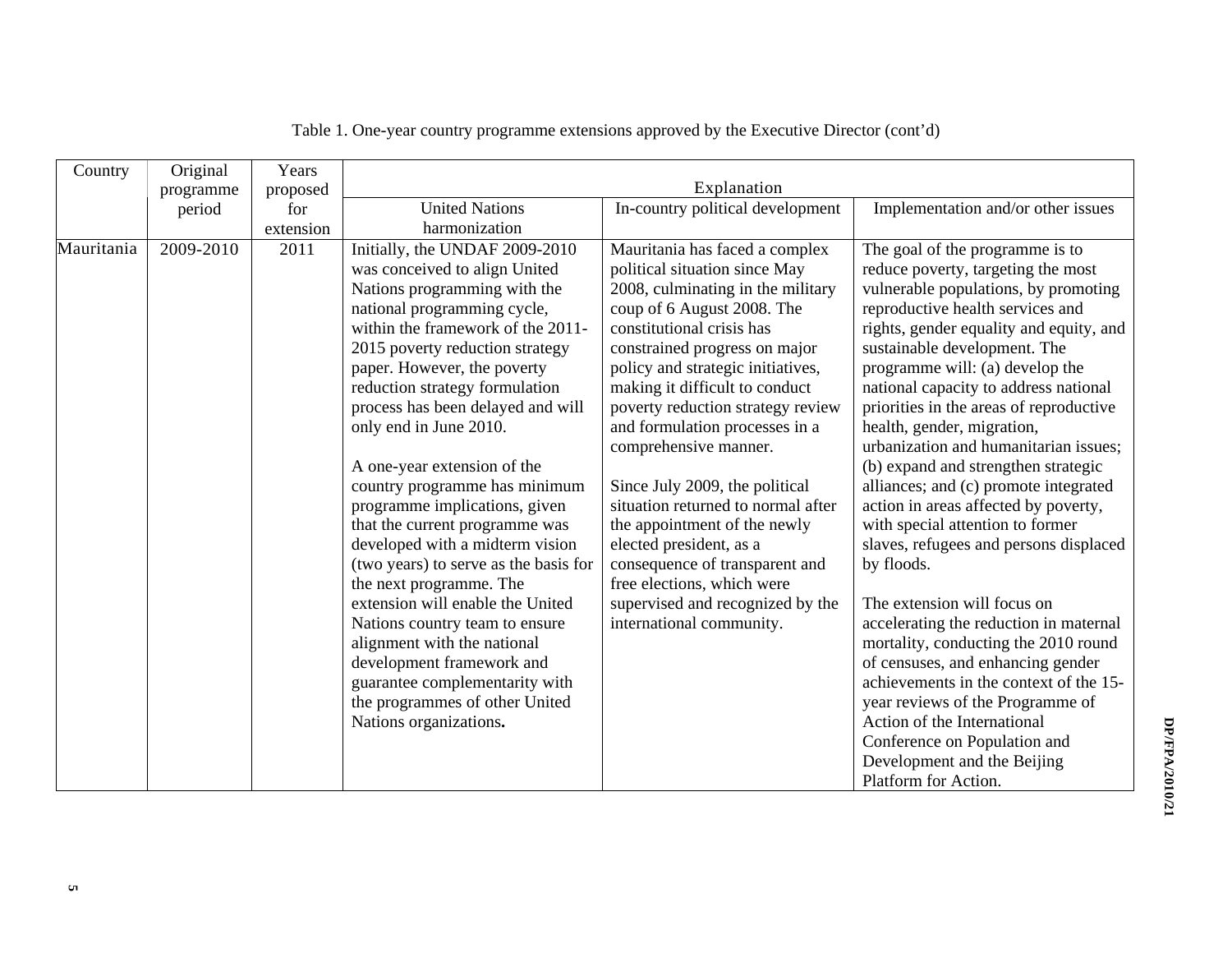| Country      | Original<br>programme | Years<br>proposed |                                                                                                                                                                                                                                                                                                                                                                                                                                                                                                                                                                                                                                                     | Explanation                                                                                                                                                                                                                                                                                                                                                                                                                                                                                                                                                                                              |                                                                                                                                                                                                                                                                                                                                                                                                                                                                                                                                                                                                                                                                                                                                                                                                                                                                                                                                                                                                                         |
|--------------|-----------------------|-------------------|-----------------------------------------------------------------------------------------------------------------------------------------------------------------------------------------------------------------------------------------------------------------------------------------------------------------------------------------------------------------------------------------------------------------------------------------------------------------------------------------------------------------------------------------------------------------------------------------------------------------------------------------------------|----------------------------------------------------------------------------------------------------------------------------------------------------------------------------------------------------------------------------------------------------------------------------------------------------------------------------------------------------------------------------------------------------------------------------------------------------------------------------------------------------------------------------------------------------------------------------------------------------------|-------------------------------------------------------------------------------------------------------------------------------------------------------------------------------------------------------------------------------------------------------------------------------------------------------------------------------------------------------------------------------------------------------------------------------------------------------------------------------------------------------------------------------------------------------------------------------------------------------------------------------------------------------------------------------------------------------------------------------------------------------------------------------------------------------------------------------------------------------------------------------------------------------------------------------------------------------------------------------------------------------------------------|
|              | period                | for<br>extension  | <b>United Nations</b><br>harmonization                                                                                                                                                                                                                                                                                                                                                                                                                                                                                                                                                                                                              | In-country political<br>development                                                                                                                                                                                                                                                                                                                                                                                                                                                                                                                                                                      | Implementation and/or other issues                                                                                                                                                                                                                                                                                                                                                                                                                                                                                                                                                                                                                                                                                                                                                                                                                                                                                                                                                                                      |
| South Africa | 2007-2010             | 2011              | A one-year extension of<br>the country programme<br>will permit all United<br><b>Nations Development</b><br>Group Executive<br>Committee agencies to<br>begin their new country<br>programmes<br>simultaneously. This is in<br>accordance with the recent<br>extension, to 2011, of the<br><b>United Nations</b><br><b>Development Assistance</b><br>Framework (UNDAF),<br>which the Government of<br>South Africa approved in<br>September 2009. The next<br>country programme will<br>likely have a three-year<br>cycle (2012-2014), in<br>order to align it with<br>Vision 2014 of the<br>Government and the<br>Millennium Development<br>Goals. | South Africa held its fourth<br>general election in April<br>2009. This ushered in a new<br>administration that recently<br>finalized its medium-term<br>strategic framework to<br>2014. The country<br>programme extension will<br>give the United Nations<br>system, including UNFPA,<br>the opportunity to align the<br>next UNDAF and the next<br>country programme with<br>the Government medium-<br>term strategic framework,<br>Vision 2014, the<br>Millennium Development<br>Goals and the Programme<br>of Action of the<br><b>International Conference on</b><br>Population and<br>Development. | General elections and the subsequent<br>administrative and political leadership<br>changes in April 2009 delayed the<br>implementation of the programme, since<br>workplans were signed in May and June,<br>following the elections. The country<br>programme extension will provide support<br>to: (a) the newly established Ministry of<br>Women, Children and Persons with<br>Disabilities, to strengthen its technical<br>capacity for gender mainstreaming, gender-<br>responsive budgeting, and the prevention of<br>and response to gender-based violence;<br>(b) the health-sector review, as well as<br>support to strengthen the capacity of health-<br>care workers to deliver comprehensive<br>sexual and reproductive health and HIV<br>services; (c) population units and Statistics<br>South Africa to strengthen their capacity to<br>integrate population issues into development<br>planning; and (d) institutions of higher<br>learning to conduct training in population<br>and development issues. |

Table 1. One-year country programme extensions approved by the Executive Director (cont'd)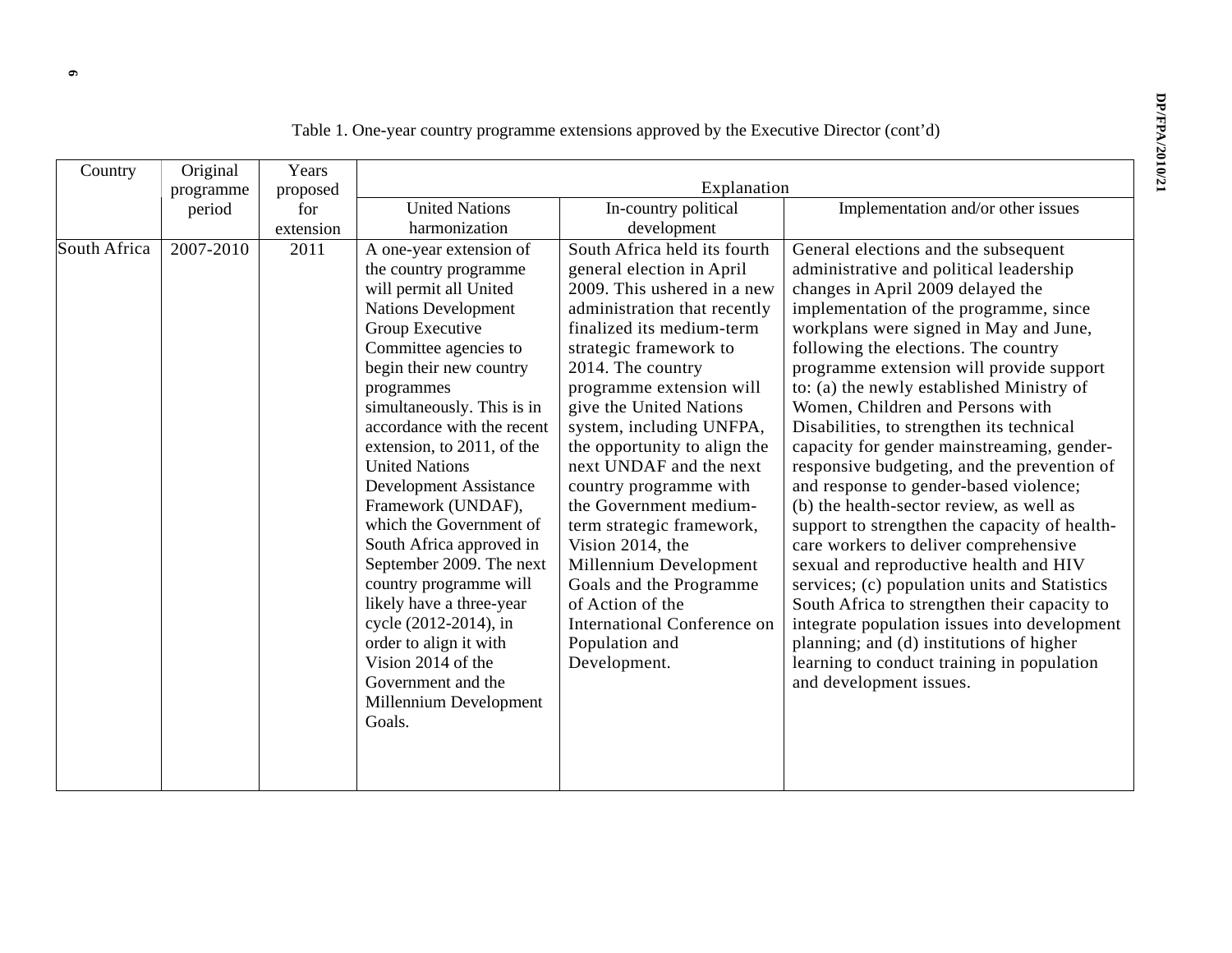| Country     | Original  | Years      |                                           |                                                        |                                                                               |
|-------------|-----------|------------|-------------------------------------------|--------------------------------------------------------|-------------------------------------------------------------------------------|
|             | programme | proposed   | Explanation                               |                                                        |                                                                               |
|             | period    | for        | <b>United Nations</b>                     | In-country political                                   | Implementation and/or other issues                                            |
|             |           | extension  | harmonization                             | development                                            |                                                                               |
| United      | 2007-2010 | 2011       | UNFPA is extending its                    | <b>United Nations</b>                                  | The extension of the country programme                                        |
| Republic of |           | (six)      | sixth country programme                   | organizations in the United                            | will focus on three programme components:                                     |
| Tanzania    |           | months     | for a period of six                       | Republic of Tanzania are                               | (a) reproductive health and rights;                                           |
|             |           | requested) | months, from January                      | operating within the                                   | (b) population and development; and                                           |
|             |           |            | 2011 through June 2011.                   | framework of the joint                                 | (c) gender. Within the reproductive health                                    |
|             |           |            | This will enable the next                 | assistance strategy. Since                             | and rights component, UNFPA will support                                      |
|             |           |            | country programme (July                   | 2007, the United Republic                              | the attainment of Millennium Development                                      |
|             |           |            | 2011-2015) to be based                    | of Tanzania has been one of                            | Goal Five (improving maternal health) by                                      |
|             |           |            | on the new United                         | eight pilot countries                                  | providing support to the Government                                           |
|             |           |            | <b>Nations Development</b>                | implementing United                                    | through the United Nations joint programme                                    |
|             |           |            | <b>Assistance Framework</b>               | Nations reform through the                             | for maternal and newborn death reduction,                                     |
|             |           |            | (UNDAF), which has                        | 'delivering as one' model.                             | which UNFPA manages. UNFPA will also                                          |
|             |           |            | also been extended for                    | The extension of the                                   | continue its support to the health sector-wide                                |
|             |           |            | six months and which                      | country programme would                                | approach. In addition, UNFPA will continue                                    |
|             |           |            | will begin in July 2011.                  | permit the Government to                               | to support the reproductive and child health                                  |
|             |           |            | The UNDAF will be                         | finalize the new national                              | agenda in Zanzibar, as well as the AIDS<br>commissions in the mainland and in |
|             |           |            | aligned with the new<br>poverty reduction | strategies, and enable the<br>United Nations system to | Zanzibar. Within the population and                                           |
|             |           |            | strategies for the                        | prepare an UNDAF that                                  | development component, UNFPA will                                             |
|             |           |            | mainland and for                          | responds to national                                   | provide support for a comprehensive pre-                                      |
|             |           |            | Zanzibar.                                 | priorities.                                            | census phase to strengthen the capacity of                                    |
|             |           |            |                                           |                                                        | the National Bureau of Statistics to conduct                                  |
|             |           |            |                                           |                                                        | the census and develop a census resource                                      |
|             |           |            |                                           |                                                        | mobilization strategy. Within the gender                                      |
|             |           |            |                                           |                                                        | component, UNFPA will maintain a                                              |
|             |           |            |                                           |                                                        | leadership role in the United Nations team.                                   |
|             |           |            |                                           |                                                        | UNFPA will support: (a) the strengthening of                                  |
|             |           |            |                                           |                                                        | capacity in gender-responsive budgeting;                                      |
|             |           |            |                                           |                                                        | (b) the establishment of a gender funding                                     |
|             |           |            |                                           |                                                        | basket; and (c) a comprehensive gender-                                       |
|             |           |            |                                           |                                                        | based violence programme.                                                     |
|             |           |            |                                           |                                                        |                                                                               |

|  | Table 1. One-year country programme extensions approved by the Executive Director (cont'd) |
|--|--------------------------------------------------------------------------------------------|
|--|--------------------------------------------------------------------------------------------|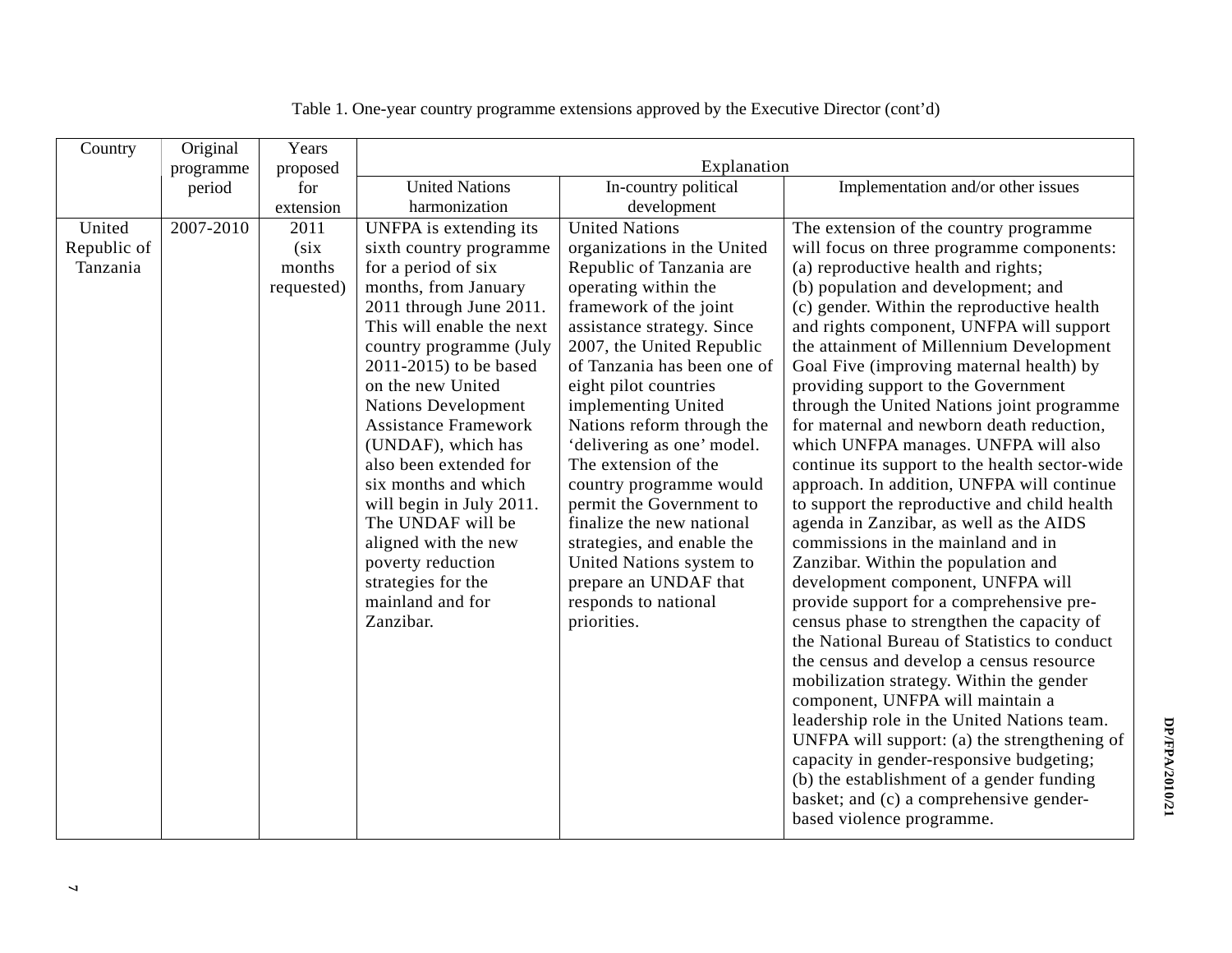|  | Table 2. Two-year country programme extensions for which the approval of the Executive Board is sought |  |  |
|--|--------------------------------------------------------------------------------------------------------|--|--|
|  |                                                                                                        |  |  |

| Country | Original  | Years        |                               |                              |                                               |  |
|---------|-----------|--------------|-------------------------------|------------------------------|-----------------------------------------------|--|
|         | programme | proposed for | Explanation                   |                              |                                               |  |
|         | period    | extension    | <b>United Nations</b>         | In-country political         | Implementation and/or other issues            |  |
|         |           |              | harmonization                 | development                  |                                               |  |
| Namibia | 2006-2010 | 2010-2012    | Following the evaluation of   | The country held its fifth   | Key issues to be addressed in line with the   |  |
|         |           |              | the United Nations            | presidential and national    | national development framework include:       |  |
|         |           |              | <b>Development Assistance</b> | assembly elections in        | (a) the HIV/AIDS response; (b) livelihoods    |  |
|         |           |              | Framework (UNDAF) for         | November 2009. It will       | and food security; and (c) the capacity to    |  |
|         |           |              | Namibia, the United Nations   | celebrate its twentieth      | deliver essential services. The two-year      |  |
|         |           |              | country team decided to       | independence                 | extension of the programme will provide an    |  |
|         |           |              | extend the UNDAF cycle in     | anniversary in March         | opportunity to assist the Government in       |  |
|         |           |              | Namibia for two years,        | 2010. Namibia enjoys         | implementing its road map for accelerating    |  |
|         |           |              | through 2012, to align it     | relative political stability | maternal and neonatal health. The             |  |
|         |           |              | with the national             | and has achieved             | programme will continue to emphasize          |  |
|         |           |              | development plan covering     | macroeconomic stability;     | emergency obstetric care as key to reducing   |  |
|         |           |              | the period from 2007 to       | however, the latest          | maternal deaths. The Government is            |  |
|         |           |              | 2012. This would also         | poverty report indicates     | finalizing its national strategic framework   |  |
|         |           |              | provide an opportunity for    | that up to 28 per cent of    | for addressing HIV/AIDS. UNFPA will           |  |
|         |           |              | the United Nations system in  | Namibians live on less       | support its implementation, with an           |  |
|         |           |              | Namibia to address issues     | than \$1 per day. The        | increased focus on prevention. The cabinet    |  |
|         |           |              | raised by the evaluation      | country has experienced      | has approved a gender policy that parliament  |  |
|         |           |              | report, including the need to | the effects of the global    | is expected to review and endorse in 2010.    |  |
|         |           |              | strengthen the monitoring     | economic crisis and has      | The country programme will strengthen         |  |
|         |           |              | and evaluation framework      | been affected by two         | gender mainstreaming and the prevention of    |  |
|         |           |              | and to address gender         | consecutive floods that      | gender-based violence, especially in          |  |
|         |           |              | equality issues and issues    | were deemed state of         | emergency situations. The population and      |  |
|         |           |              | related to emergency          | emergencies by the           | development component of the programme        |  |
|         |           |              | preparedness and response.    | Government.                  | will support the 2011 census, the revision of |  |
|         |           |              | The UNDAF extension           |                              | the population policy, the coordination of    |  |
|         |           |              | necessitates an extension of  |                              | population programmes, and other forms of     |  |
|         |           |              | the country programme for     |                              | data collection and analysis. UNFPA will      |  |
|         |           |              | two years.                    |                              | continue to support joint programmes with     |  |
|         |           |              |                               |                              | other United Nations organizations. Steps     |  |
|         |           |              |                               |                              | are also under way to strengthen joint        |  |
|         |           |              |                               |                              | monitoring and evaluation in conformity       |  |
|         |           |              |                               |                              | with the UNDAF evaluation                     |  |
|         |           |              |                               |                              | recommendations.                              |  |